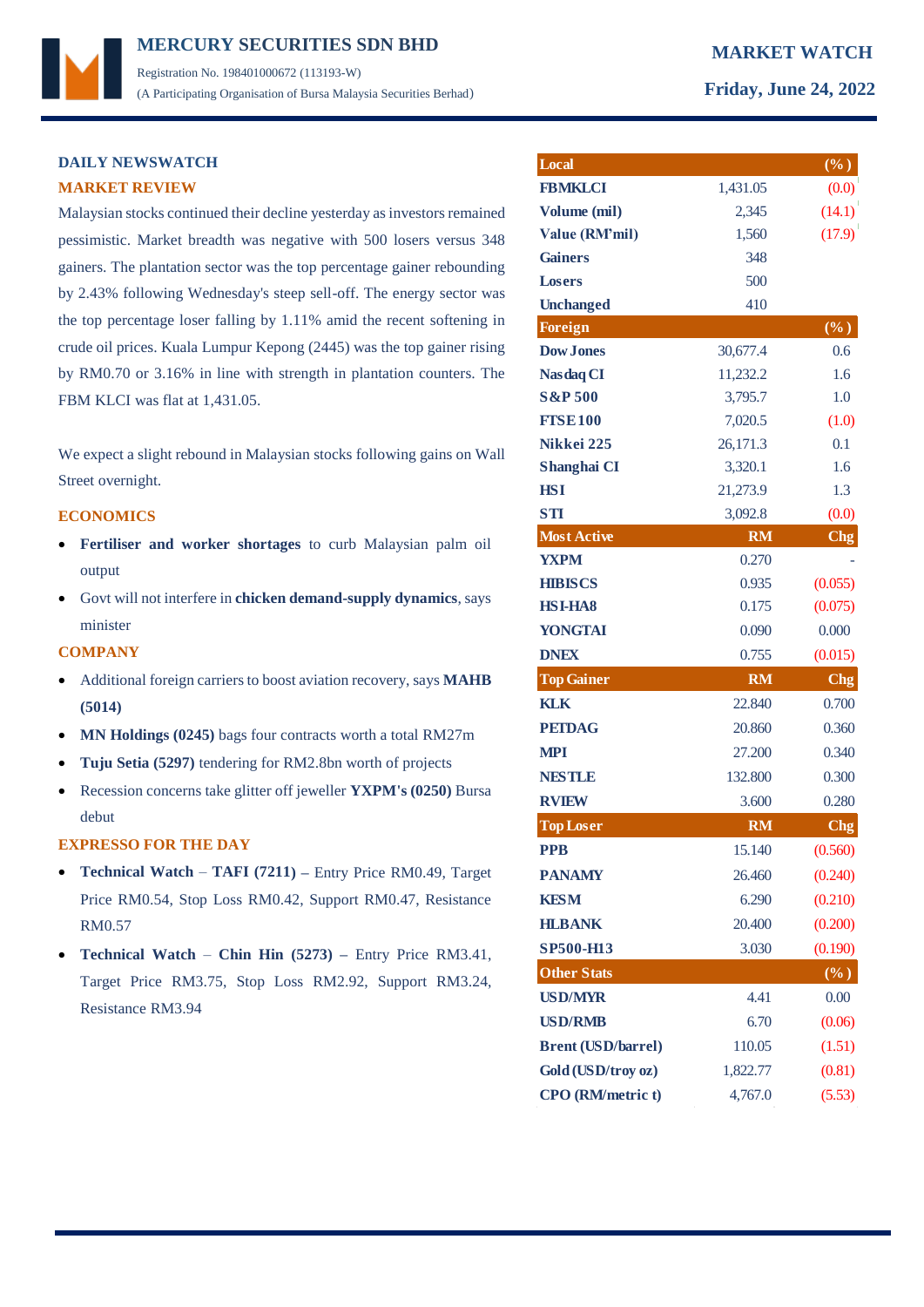

## **DAILY NEWSWATCH ECONOMICS**

A hoped-for recovery in **Malaysian palm oil output** in the second half of the year is looking unlikely as the world's secondbiggest grower continues to struggle with shortages of fertilisers and workers. (The Edge)

*Comments: A slow recovery in palm oil output is likely to support high CPO prices in the short-term. We think that the recent pullback in certain plantation counters is overdone as we expect profits at well-run plantation companies to remain strong.* 

**The government will not interfere too much in the open market of chicken supply and demand dynamics**, amid neighbouring countries looking into forging supply contracts with Singapore that could result in long-term market loss for Malaysian poultry business. (The Edge)

## **COMPANY**

International traffic at airports operated by **Malaysia Airports Holdings Bhd (5014)** received a further boost with the addition of a new foreign carrier and the recommencement of five others last month, a statement from MAHB said. (The Edge)

Underground utilities and substation engineering specialist **MN Holdings Bhd (0245)** has bagged four new contracts for its substation engineering and underground utilities services and solutions business segments worth a combined RM27m. (The Edge)

**Tuju Setia Bhd (5297)** is tendering for RM2.8bn worth of projects to build high-rise and industrial buildings, as well as hospitals and healthcare facilities. (The Edge)

Global interest rate hike-driven recession concerns appeared to have taken the glitter off **YX Precious Metals Bhd (0250)**, which was listed on Bursa Malaysia's ACE Market on Thursday (June 23) after its share price closed below its IPO price of 28 sen. (The Edge)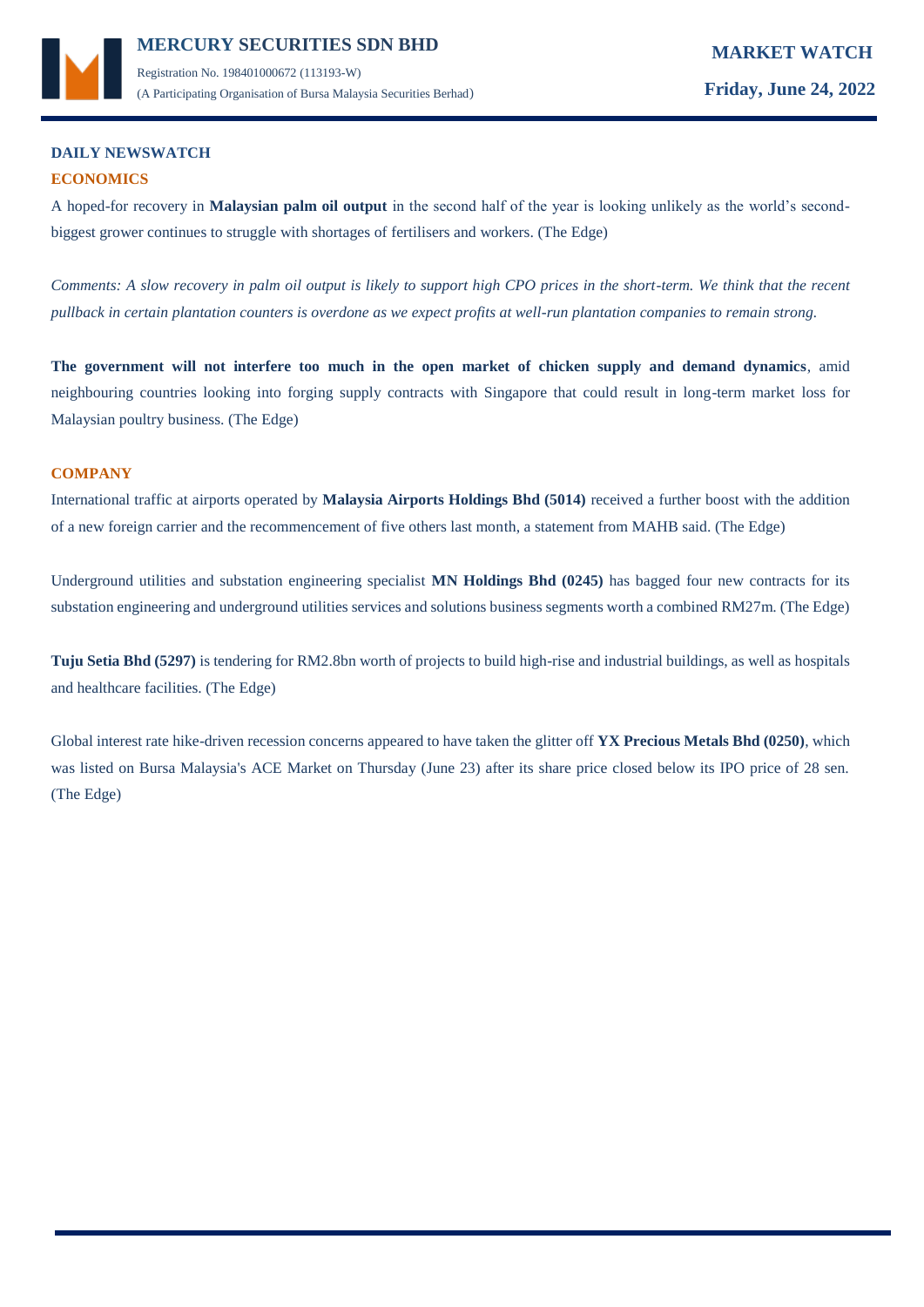## **MERCURY MARKET WATCH SECURITIES SDN BHD**

Registration No. 198401000672 (113193-W) (A Participating Organisation of Bursa Malaysia Securities Berhad) **Friday, June 24, 2022**

## **TAFI Industries Berhad**

**Technical Watch - "BUY on Potential Reversal"**

**Bloomberg: TAFI MK | KLSE Stock Code: 7211**

# **Main Market**

**Consumer Products and Services Subsector – Household Goods**

TAFI Industries Berhad is an investment holding company. The Company, through its subsidiaries, manufactures and markets furniture, invests in property, trades furniture, and holds

**Company Overview**

investments.

**Current Price: RM0.49 Target Price: RM0.54**

## **Investment Highlights**

On a trend reversal, the stock is currently trading below the MA20. We think there is a potential reversal supported by a bullish marubozu and a strong momentum on the stock  $(RSI > 50)$ .

With lower volatility as seen from a contracting Bollinger band, we think that prices could potentially trade with lower downside risk moving forward. Trading within the 2SD, we project a 10% upside to the current price and expect EMA and SMA to crossover moving forward.



**Potential Upside Bloomberg Analyst Ratings**



### **Fundamentals**

|      | $2Y$ Avg $(x)$ | $5Y$ Avg $(x)$ | $10Y$ Avg $(x)$ |
|------|----------------|----------------|-----------------|
| P/E  | 126.5          | 126.5          | 115.1           |
| P/B  | 2.7            | 2.2            | 1.2             |
| P/CF | N/A            | 34.1           | 204.8           |
| P/S  |                | 3.3            | 2.0             |

**\***CF – Cashflow per share, S – Sales per share **Ronnie Tan**



ronnie-tan@mersec.com.my

| <b>Entry Price</b>          | <b>RM0.49</b>                   |
|-----------------------------|---------------------------------|
| Market Cap (m)              | RM185.9                         |
| 52w high                    | RM1.49                          |
| 52w low                     | RM0.29                          |
| <b>Stop Loss</b>            | <b>RM0.42</b>                   |
| <b>Immediate Support</b>    | RM0.47                          |
| <b>Immediate Resistance</b> | RM0.57 (Previous high)          |
| Moving Average (EMA)        | <b>Bearish</b>                  |
| Moving Average (SMA)        | Bearish                         |
| Bollinger Bands (Long Run)  | Less volatile over the long run |
| <b>RSI</b>                  | <b>Strong Momentum</b>          |
| Volume (4-Weeks Average)    | 15,670,466.7                    |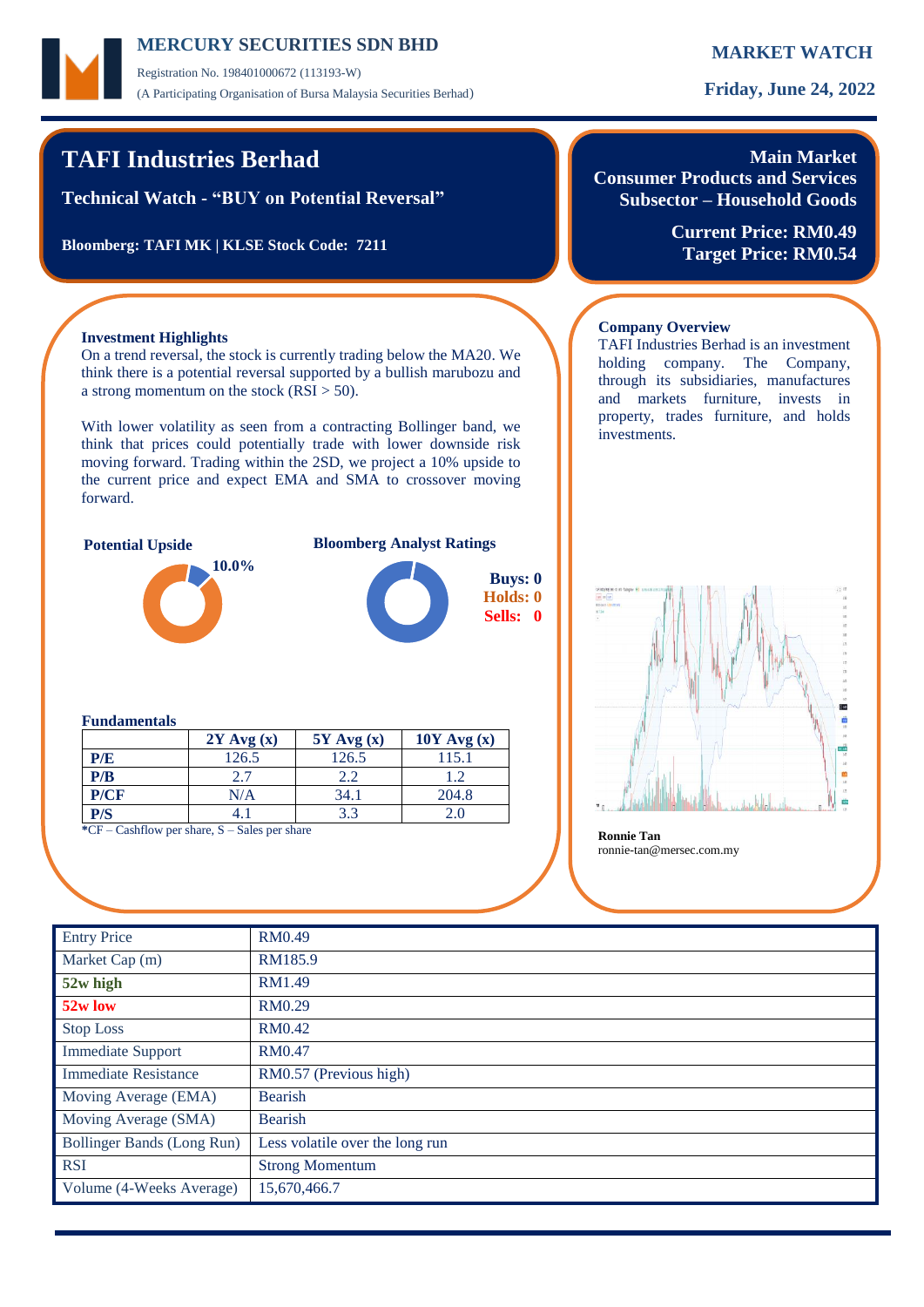## **MERCURY MARKET WATCH SECURITIES SDN BHD**

Registration No. 198401000672 (113193-W) (A Participating Organisation of Bursa Malaysia Securities Berhad) **Friday, June 24, 2022**

# **Chin Hin Group Berhad**

**Technical Watch - "BUY on Potential Continuation"**

**Bloomberg: CHIN MK | KLSE Stock Code: 5273**

## **Main Market Industrial Products & Services Subsector – Building Materials**

Chin Hin Group Berhad provides building materials and services. The Company offers steel mesh reinforcement, metal roofing systems, aerated autoclaved cement block, firerated doors, pre-cast concrete products, and cement. Chin Hin Group serves construction and building industries in

**Current Price: RM3.41 Target Price: RM3.75**

## **Investment Highlights**

On an uptrend, the stock is currently trading below the MA20. We think that there is a potential continuation supported by a bullish marubozu, coupled with a rising momentum on the stock  $(RSI > 40)$ .

With lower volatility as seen from a contracting Bollinger band, we think that prices could potentially trade with lower downside risk. Trading within 2SD, we project a 10% upside to the current price, expect EMA and SMA to crossover moving forward.



### **Fundamentals**

|      | $2Y$ Avg $(x)$ | $5Y$ Avg $(x)$ | $10Y$ Avg $(x)$ |
|------|----------------|----------------|-----------------|
| P/E  | 42.8           | 27.4           | 25.4            |
| P/BV | 2.5            |                | .6              |
| P/CF | 19.2           | 55.8           | 58.0            |
| P/S  |                |                |                 |

**\***CF – Cashflow per share, S – Sales per share **Ronnie Tan**



ronnie-tan@mersec.com.my

**Company Overview**

Malaysia.

| <b>Entry Price</b>          | RM3.41                          |
|-----------------------------|---------------------------------|
| Market Cap (m)              | RM3,016.9                       |
| 52w high                    | <b>RM4.00</b>                   |
| 52w low                     | <b>RM1.18</b>                   |
| <b>Stop Loss</b>            | RM2.92                          |
| <b>Immediate Support</b>    | RM3.24                          |
| <b>Immediate Resistance</b> | RM3.94 (Previous high)          |
| Moving Average (EMA)        | <b>Bearish</b>                  |
| Moving Average (SMA)        | <b>Bearish</b>                  |
| Bollinger Bands (Long Run)  | Less volatile over the long run |
| <b>RSI</b>                  | <b>Rising Momentum</b>          |
| Volume (4-Weeks Average)    | 1,737,864.5                     |
|                             |                                 |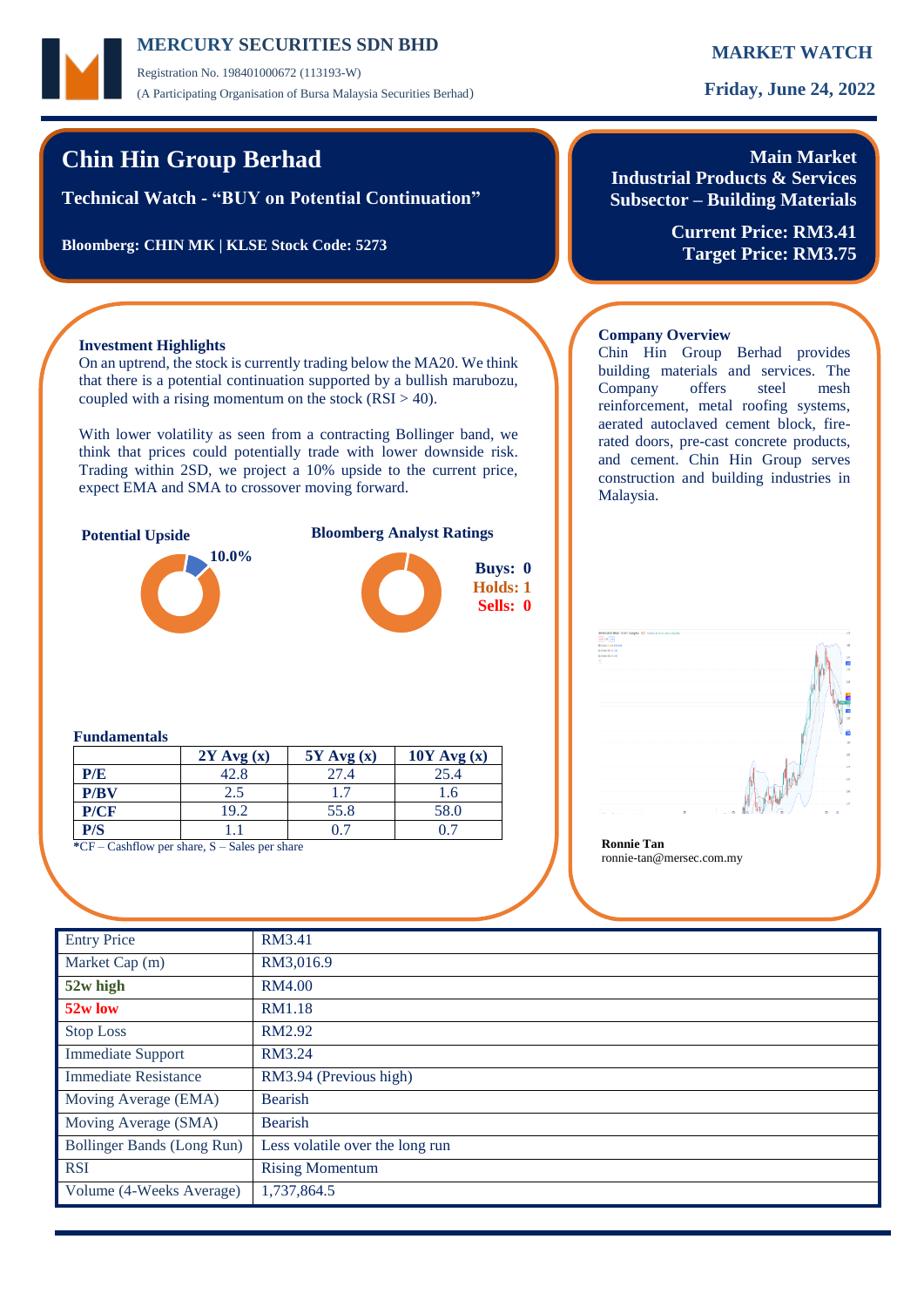

Registration No. 198401000672 (113193-W) (A Participating Organisation of Bursa Malaysia Securities Berhad) **Friday, June 24, 2022**

## **TECHNICAL ANALYSIS SCOREBOARD**

| <b>Recommendation</b><br><b>Date</b> | <b>Stock</b>           | <b>Code</b>  | <b>Entry</b><br>(RM) | <b>Prev</b><br><b>Close</b><br>(RM) | <b>Stop</b><br><b>Loss</b><br>(RM) | <b>TP</b><br>(RM) | Day<br><b>Change</b><br>$(\frac{6}{6})$ | Gain/<br><b>Loss</b><br>from TP<br>(%) | <b>Remark</b>       |
|--------------------------------------|------------------------|--------------|----------------------|-------------------------------------|------------------------------------|-------------------|-----------------------------------------|----------------------------------------|---------------------|
| 26/5/2022                            | Genetec                | 0104         | 2.390                | 1.970                               | 2.040                              | 2.630             | $-4.8$                                  | $-17.6$                                | <b>SL Triggered</b> |
| 26/5/2022                            | <b>Bumi</b>            | 5210         | 0.440                | 0.380                               | 0.380                              | 0.480             | $-5.0$                                  | $-13.6$                                |                     |
| 27/5/2022                            | Choobee                | 5797         | 2.360                | 1.920                               | 2.020                              | 2.600             | 0.0                                     | $-18.6$                                | <b>SL Triggered</b> |
| 27/5/2022                            | <b>EPMB</b>            | 7773         | 1.100                | 0.925                               | 0.940                              | 1.210             | $-2.1$                                  | $-15.9$                                | <b>SL Triggered</b> |
| 30/5/2022                            | Jag                    | 0024         | 0.390                | 0.345                               | 0.320                              | 0.430             | $-2.8$                                  | $-11.5$                                |                     |
| 30/5/2022                            | Padini                 | 7052         | 3.200                | 3.210                               | 2.800                              | 3.520             | 0.0                                     | 0.3                                    |                     |
| 31/5/2022                            | Hexind                 | 0161         | 0.320                | 0.335                               | 0.270                              | 0.350             | $-2.9$                                  | 4.7                                    | ÷,                  |
| 31/5/2022                            | <b>Myeg</b>            | 0138         | 0.890                | 0.865                               | 0.760                              | 0.980             | 0.0                                     | $-2.8$                                 |                     |
| 1/6/2022                             | <b>PIE</b>             | 7095         | 3.050                | 3.030                               | 2.610                              | 3.360             | $-4.4$                                  | $-0.7$                                 | ÷,                  |
| 1/6/2022                             | Hextar                 | 5151         | 1.670                | 1.560                               | 1.430                              | 1.840             | 0.0                                     | $-6.6$                                 |                     |
| 2/6/2022                             | GentingBhd             | 3182         | 5.200                | 4.500                               | 4.450                              | 5.720             | $-2.4$                                  | $-13.5$                                |                     |
| 2/6/2022                             | <b>Scientex</b>        | 4731         | 3.710                | 3.500                               | 3.170                              | 4.080             | 0.3                                     | $-5.7$                                 |                     |
| 3/6/2022                             | Guan                   | 5102         | 2.610                | 2.480                               | 2.219                              | 2.880             | $-0.8$                                  | $-5.0$                                 |                     |
| 3/6/2022                             | Inari                  | 0166         | 2.810                | 2.560                               | 2.400                              | 3.090             | $-3.4$                                  | $-8.9$                                 |                     |
| 7/6/2022                             | Sedania                | 0178         | 0.460                | 0.420                               | 0.390                              | 0.500             | $-4.5$                                  | $-8.7$                                 | SL Triggered        |
| 7/6/2022                             | Jtiasa                 | 4383         | 0.760                | 0.620                               | 0.650                              | 0.830             | $-7.5$                                  | $-18.4$                                |                     |
| 8/6/2022                             | <b>AEON</b>            | 6599         | 1.530                | 1.360                               | 1.310                              | 1.680             | $-2.9$                                  | $-11.1$                                |                     |
| 8/6/2022                             | <b>Bonia</b>           | 9288         | 2.700                | 2.080                               | 2.310                              | 2.870             | $-5.9$                                  | $-23.0$                                | <b>SL Triggered</b> |
| 9/6/2022                             | F&N                    | 3689         | 22.550               | 19.820                              | 17.530                             | 20.500            | 0.4                                     | $-12.1$                                |                     |
| 9/6/2022                             | <b>PIE</b>             | 7095         | 3.700                | 3.030                               | 2.870                              | 3.360             | $-4.4$                                  | $-18.1$                                |                     |
| 10/6/2022                            | Westports              | 5246         | 3.650                | 3.600                               | 3.120                              | 4.020             | 0.6                                     | $-1.4$                                 |                     |
| 10/6/2022                            | <b>KFIMA</b>           | 6491         | 2.810                | 2.530                               | 2.400                              | 3.090             | 2.0                                     | $-10.0$                                |                     |
| 13/6/2022                            | <b>DUFU</b>            | 7233         | 2.860                | 2.730                               | 2.450                              | 3.150             | $-4.5$                                  | $-4.5$                                 |                     |
| 13/6/2022                            | <b>MISC</b>            | 3816         | 7.150                | 7.060                               | 6.110                              | 7.870             | $-0.8$                                  | $-1.3$                                 |                     |
| 14/6/2022                            | PublicBank             | 1295         | 4.480                | 4.400                               | 3.830                              | 4.930             | $-1.6$                                  | $-1.8$                                 |                     |
| 14/6/2022                            | <b>IOICORP</b>         | 1961         | 4.060                | 3.730                               | 3.470                              | 4.470             | $-5.1$                                  | $-8.1$                                 |                     |
| 15/6/2022                            | ToyoVen                | 7173         | 0.550                | 0.550                               | 0.470                              | 0.610             | $-4.3$                                  | 0.0                                    | TP Achieved         |
| 15/6/2022                            | FarmFresh              | 5306         | 1.600                | 1.580                               | 1.370                              | 1.760             | 1.9                                     | $-1.3$                                 |                     |
| 16/6/2022                            | <b>HLIndustries</b>    | 3301         | 8.860                | 8.610                               | 7.580                              | 9.750             | $-1.0$                                  | $-2.8$                                 |                     |
| 16/6/2022                            | ChongBee               | 5797         | 2.010                | 1.920                               | 1.720                              | 2.210             | 0.0                                     | $-4.5$                                 |                     |
| 17/6/2022                            | PowerRoot              | 7237         | 1.660                | 1.650                               | 1.420                              | 1.830             | $-1.2$                                  | $-0.6$                                 |                     |
| 17/6/2022                            | DutchLady              | 3026         | 33.200               | 33.100                              | 28.390                             | 36.520            | 1.3                                     | $-0.3$                                 |                     |
| 20/6/2022                            | F&N                    | 3689         | 19.900               | 19.820                              | 17.010                             | 21.890            | 0.4                                     | $-0.4$                                 |                     |
| 20/6/2022                            | <b>Nestle</b>          | 4707         | 131.600              | 132.500                             | 112.520                            | 144.760           | $-1.5$                                  | 0.7                                    |                     |
| 21/6/2022                            | PIE                    | 7095         | 3.170                | 3.030                               | 2.710                              | 3.490             | $-4.4$                                  | $-4.4$                                 |                     |
| 21/6/2022                            | Sedania                | 0178         | 0.440                | 0.420                               | 0.380                              | 0.480             | $-4.5$                                  | $-4.5$                                 |                     |
| 22/6/2022                            | DutchLady              | 3026         | 33.100               | 33.100                              | 28.300                             | 36.410            | 1.3                                     | 0.0                                    |                     |
| 22/6/2022                            | Allianz                | 1163         | 12.800               | 12.800                              | 10.940                             | 14.080            | 0.8                                     | 0.0                                    |                     |
| 23/6/2022<br>23/6/2022               | <b>TAFI</b><br>ChinHin | 7211<br>5273 | 0.490<br>3.410       | 0.375<br>3.200                      | 0.420<br>2.920                     | 0.540<br>3.750    | 10.3<br>0.0                             | $-23.5$<br>$-6.2$                      |                     |

 *\*TP=Target Price*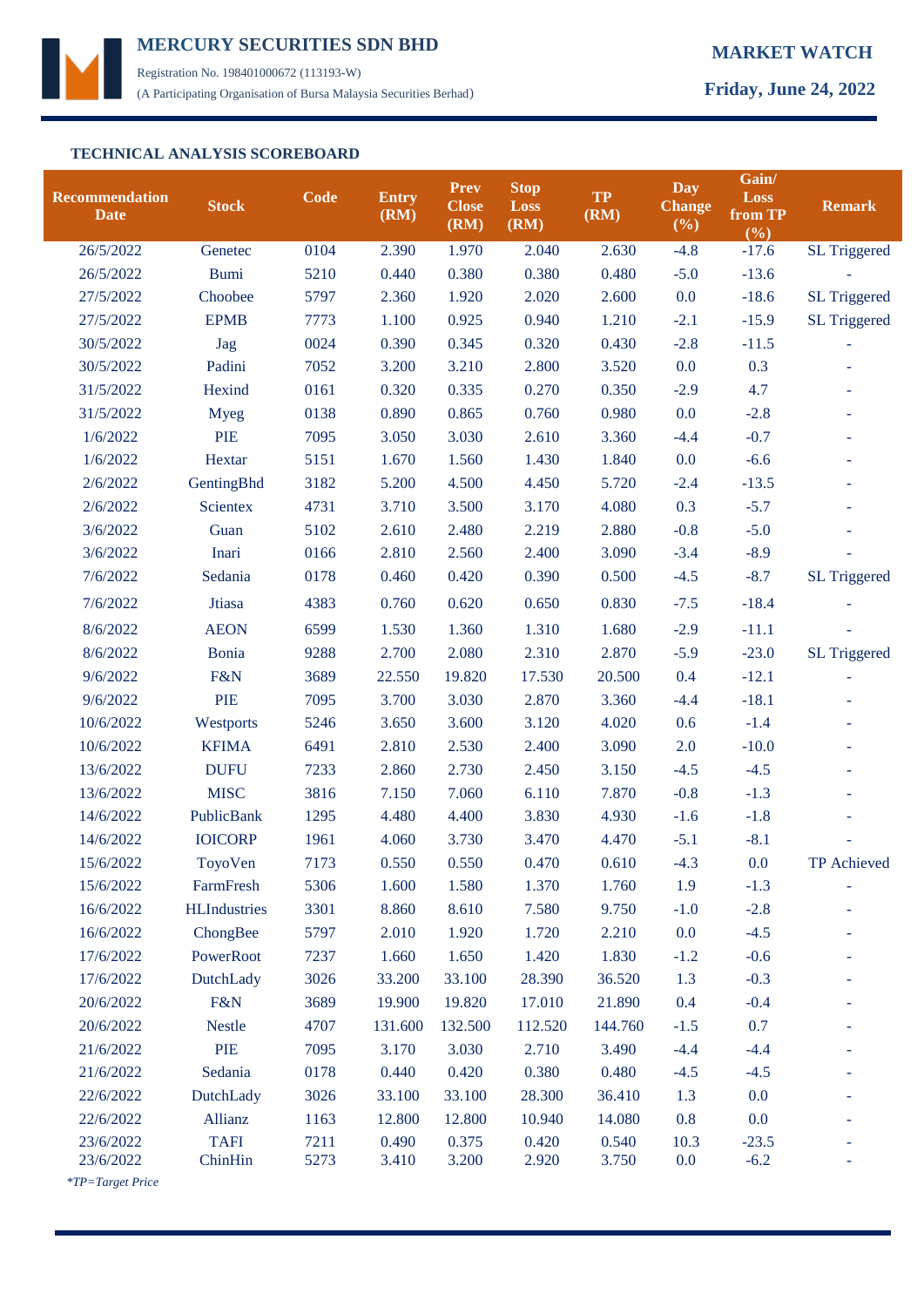## **MERCURY MARKET WATCH SECURITIES SDN BHD**  Registration No. 198401000672 (113193-W)

(A Participating Organisation of Bursa Malaysia Securities Berhad) **Friday, June 24, 2022**

## **STOCK SELECTION BASED ON DIVIDEND YIELD**

| <b>Company</b>                        | <b>Sector</b> | <b>Price</b><br><b>RM</b> | <b>Dividend / Share</b><br><b>RM</b> | <b>Dividend Yield</b><br>$(\%)$ |
|---------------------------------------|---------------|---------------------------|--------------------------------------|---------------------------------|
| <b>AmFirst REIT</b>                   | <b>REIT</b>   | 0.380                     | 0.04                                 | 10.2                            |
| <b>SHL Consolidated Bhd</b>           | Property      | 1.900                     | 0.18                                 | 9.5                             |
| <b>British American Tobacco Malay</b> | Consumer      | 11.200                    | 0.89                                 | 8.0                             |
| Pharmaniaga Bhd                       | Consumer      | 0.595                     | 0.05                                 | 7.7                             |
| <b>UOA REIT</b>                       | <b>REIT</b>   | 1.160                     | 0.09                                 | 7.4                             |
| Al-'Aqar Healthcare REIT              | <b>REIT</b>   | 1.190                     | 0.09                                 | 7.3                             |
| Amanahraya REIT                       | <b>REIT</b>   | 0.625                     | 0.04                                 | 7.1                             |
| Uchi Technologies Bhd                 | Industrial    | 3.030                     | 0.20                                 | 6.6                             |
| Malayan Banking Bhd                   | Finance       | 8.560                     | 0.56                                 | 6.5                             |
| Tambun Indah Land Bhd                 | Property      | 0.825                     | 0.05                                 | 6.4                             |
| Magnum Bhd                            | Consumer      | 1.630                     | 0.10                                 | 6.3                             |
| Matrix Concepts Holdings Bhd          | Property      | 2.310                     | 0.14                                 | 6.2                             |
| Capitaland Malaysia Trust             | <b>REIT</b>   | 0.550                     | 0.03                                 | 6.2                             |
| Malaysia Building Society Bhd         | Finance       | 0.575                     | 0.04                                 | 6.1                             |
| Hong Leong Industries Bhd             | Industrial    | 8.620                     | 0.52                                 | 6.0                             |

*Source: Bloomberg*

*User guide: Mercury Securities compile a list of dividend stocks for conservative long term passive investors looking for regular income while keeping the investment intact.*

*Methodology: The list below is made up of stocks that pay high dividend (Estimate dividend yield >4%) and paying dividend consistently (Paid dividend for the last 3 years*)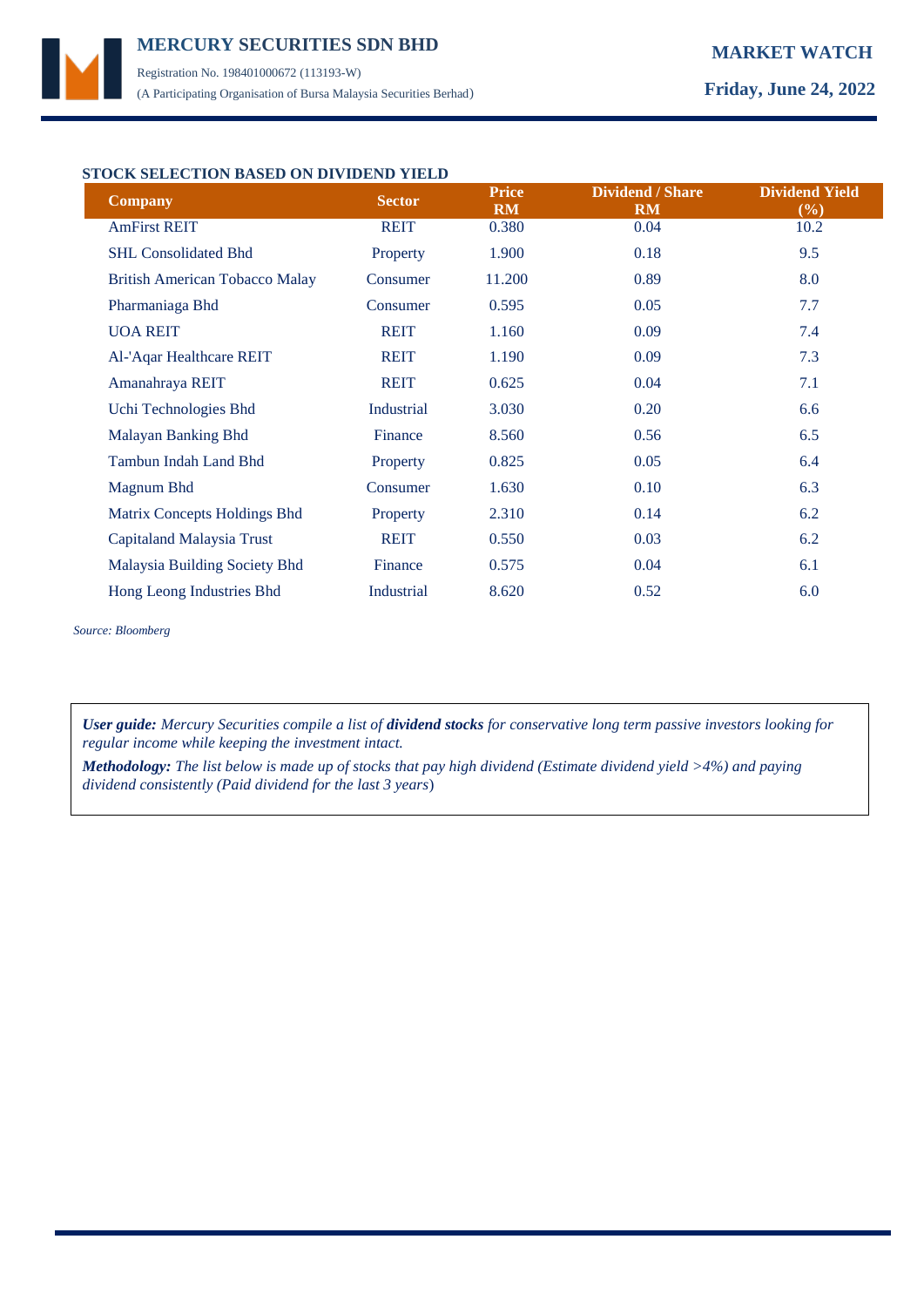

### **SECTORIAL VALUATION**

The chart below depicts the performance of the respective KLCI sectors over a five-year period including the current and forward P/E. The sector's performance is ranked against each other based on absolute returns for that particular year. The user can track the historical performance of respective sectors and notice that the technology sector is the best performing sector over a five-year period between 2016 and 2020 with a compound annual growth rate. The user will also be able to identify sector value based on the current P/E and the corresponding 5-year high, low and average P/E. For example, finance sector PE is currently at 11.4 times against 5-year average P/E of 12.2 times, suggesting financials valuation is in line with the average of 12.2 times.

| <b>Index</b>     | <b>Return</b><br>(%) | <b>Valuation P/E</b><br>(X) |                          |                |                |              |  |
|------------------|----------------------|-----------------------------|--------------------------|----------------|----------------|--------------|--|
|                  | <b>YTD</b>           | 5 - Years                   |                          |                | <b>Current</b> | $1 Yr - Fwd$ |  |
|                  |                      | <b>High</b>                 | Low                      | Avg            |                |              |  |
| <b>KLCI</b>      | (8.7)                | 21.3                        | 14.4                     | 17.4           | 14.4           | 12.4         |  |
| Finance          | 2.3                  | 13.0                        | 11.5                     | 12.4           | 12.2           | 9.6          |  |
| Property         | (10.6)               | 13.8                        | 11.2                     | 12.2           | 12.2           | 9.5          |  |
| Plantation       | 6.1                  | 94.6                        | 8.9                      | 43.3           | 8.9            | 12.9         |  |
| Consumer         | (4.7)                | 25.6                        | 11.7                     | 21.4           | 11.7           | 16.6         |  |
| Technology       | (36.7)               | 29.8                        | 19.1                     | 24.0           | 20.7           | 19.6         |  |
| Construction     | (1.3)                | 22.2                        | 14.3                     | 18.0           | 14.3           | 11.1         |  |
| Energy           | (3.6)                | $\overline{\phantom{a}}$    | $\overline{\phantom{a}}$ | $\blacksquare$ | 9.7            | 8.6          |  |
| Health care      | (30.1)               | 52.6                        | 8.3                      | 30.4           | 8.3            | 21.0         |  |
| Ind Prod         | (10.6)               | 38.6                        | 9.9                      | 23.7           | 9.9            | 10.9         |  |
| <b>REIT</b>      | (0.2)                | ٠                           | ÷                        | ٠              | 27.0           | 15.8         |  |
| Telco            | (14.5)               | 25.1                        | 21.8                     | 23.4           | 21.8           | 16.1         |  |
| Transportations  | (7.1)                | ÷                           | ٠                        | ÷              | $\blacksquare$ | 15.6         |  |
| <b>Utilities</b> | (5.6)                | ۰                           |                          | ۰              | 14.3           | 12.1         |  |

 *Source: Bloomberg*